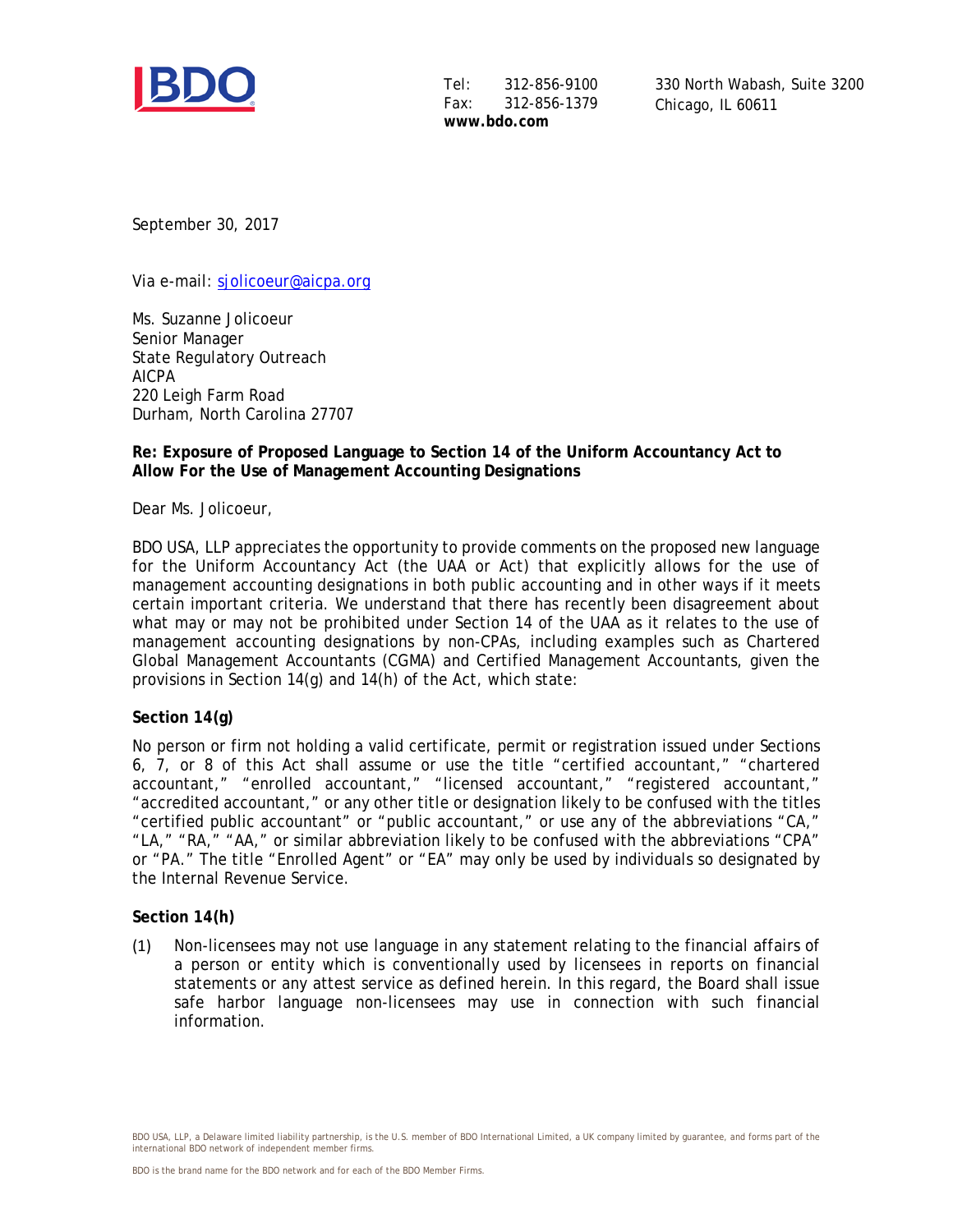

Ms. Suzanne Jolicoeur American Institute of Certified Public Accountants Page 2 of 3

(2) No person or firm not holding a valid certificate, permit or registration issued under Sections 6, 7, or 8 of this Act shall assume or use any title or designation that includes the words "accountant," "auditor," or "accounting," in connection with any other language (including the language of a report) that implies that such person or firm holds such a certificate, permit, or registration or has special competence as an accountant or auditor, provided, however, that this subsection does not prohibit any officer, partner, member, manager or employee of any firm or organization from affixing that person's own signature to any statement in reference to the financial affairs of such firm or organization with any wording designating the position, title, or office that the person holds therein nor prohibit any act of a public official or employee in the performance of the person's duties as such.

Our specific comments are presented after each of the proposed new subsections within Section 14(q).

**Proposed Section (q)(1)**

**Notwithstanding any other provision of law to the contrary an individual may use an accounting designation that includes the word "management" conferred by a bona fide nationally recognized accounting organization such as the American Institute of CPAs, the Chartered Institute of Management Accountants or the Institute of Management Accountants, provided the designation does not purport to confer the right to perform audit, attest or compilation services as defined by any state or foreign jurisdiction.**

We believe the phrase, 'use an accounting designation that includes the word "management"' should be further developed since, as proposed, the wording seems to contradict UAA Section 14(g), which implies that the use of the word 'accountant' in any title may likely to be confused with the titles 'certified public accountant' or 'public accountant.'

**Proposed Section (q)(2)**

**An individual using an accounting designation in accordance with the provisions in Section 14(q)(1), who does not also maintain a license or practice privilege shall not:**

- **(A) offer or render audit, attest or compilation services for the public, except under the supervision of a licensee operating within a CPA firm that holds a permit issued in this state or another state**
- **(B) offer or render tax services to the public, while using such a designation, except within a CPA firm that holds a permit issued in this state or another state**
- **(C) establish, participate in, or promote a business that markets itself by reference to a designation in 14(q)(1) and is not also a CPA firm that holds a permit issued in this state or another state**

We believe the provision in subsection (A) is appropriate; however, we recommend revising the phrase 'maintain a license' to 'maintain an active license' to clarify the meaning of the proposed section. We have no comments on subsections (B) or (C).